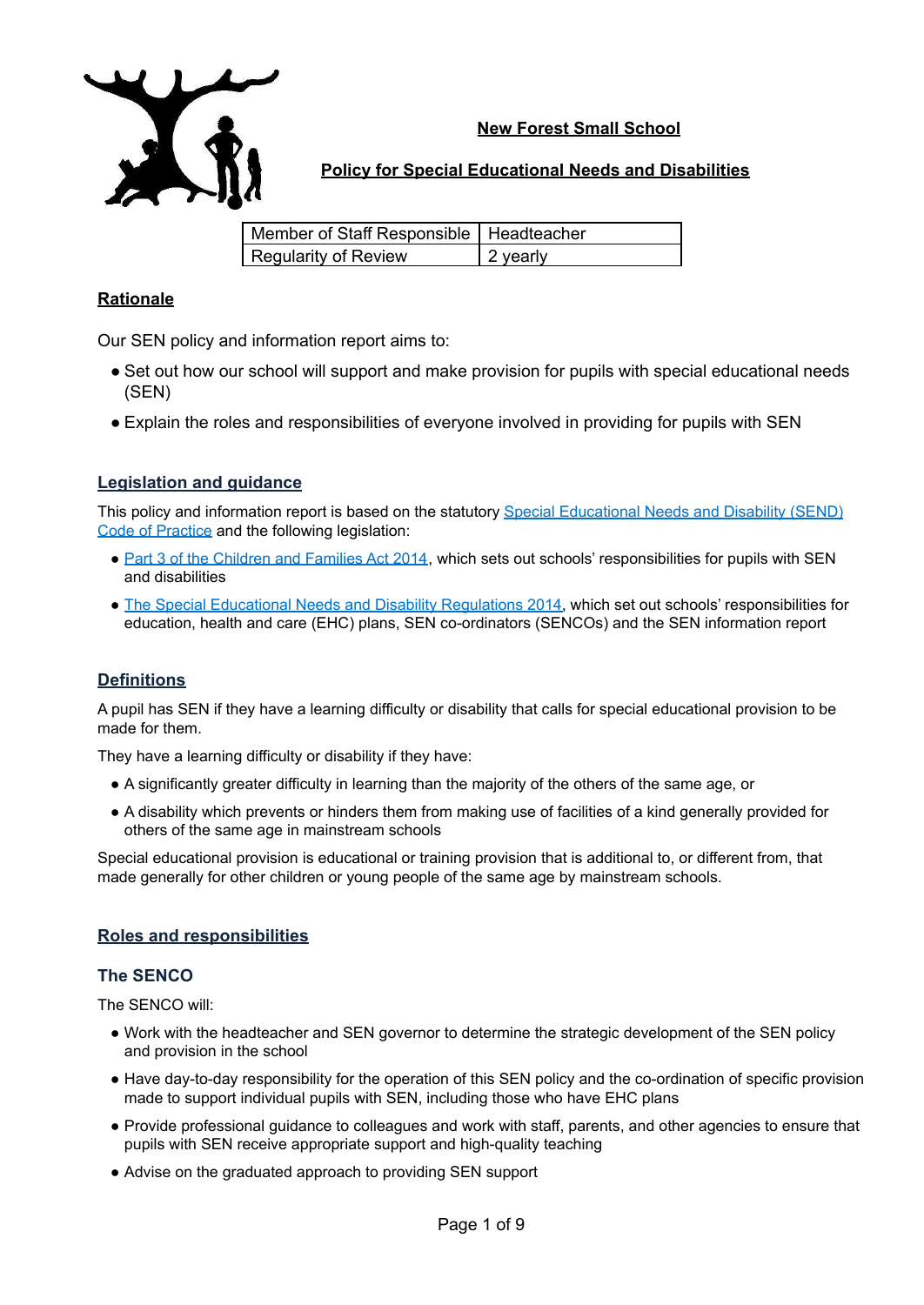- Advise on the deployment of the school's delegated budget and other resources to meet pupils' needs effectively
- Be the point of contact for external agencies, especially the local authority (LA) and its support services
- Liaise with potential next providers of education to ensure that the school meets its responsibilities under the Equality Act 2010 with regard to reasonable adjustments and access arrangements
- Ensure the school keeps the records of all pupils with SEN up to date

## **The SEN governor**

The SEN governor will:

- Help to raise awareness of SEN issues at governing board meetings
- Monitor the quality and effectiveness of SEN and disability provision within the school and update the governing board on this
- Work with the headteacher and SENCO to determine the strategic development of the SEN policy and provision in the school

## **The headteacher**

The headteacher will:

- Work with the SENCO and SEN governor to determine the strategic development of the SEN policy and provision within the school
- Have overall responsibility for the provision and progress of learners with SEN and/or a disability

## **Class teachers**

Each class teacher is responsible for:

- The progress and development of every pupil in their class
- Working closely with any teaching assistants or specialist staff to plan and assess the impact of support and interventions, and how they can be linked to classroom teaching
- Working with the SENCO to review each pupil's progress and development, and decide on any changes to provision
- Ensuring they follow this SEN policy

## **Review by Governance Advisory Board**

As part of its commitment to ensuring that the school consistently meets the Independent Schools Standards, the Governance Advisory Board is asked to comment on SEN provision at its termly meetings, and may make recommendations to the Headteacher if necessary. The annual Parents' Meeting also provides an opportunity for parents to give their feedback on SEN-related issues that may affect an individual or a group of children.

## **SEN information report**

## **The kinds of SEN that are provided for**

Our school currently provides additional and/or different provision for a range of needs, including:

- Communication and interaction, for example, autistic spectrum disorder, Asperger's Syndrome, speech and language difficulties
- Cognition and learning, for example, dyslexia, dyspraxia
- Social, emotional and mental health difficulties, for example, attention deficit hyperactivity disorder (ADHD)
- Sensory and/or physical needs, for example, visual impairments, hearing impairments, processing difficulties, epilepsy
- Moderate/severe/profound and multiple learning difficulties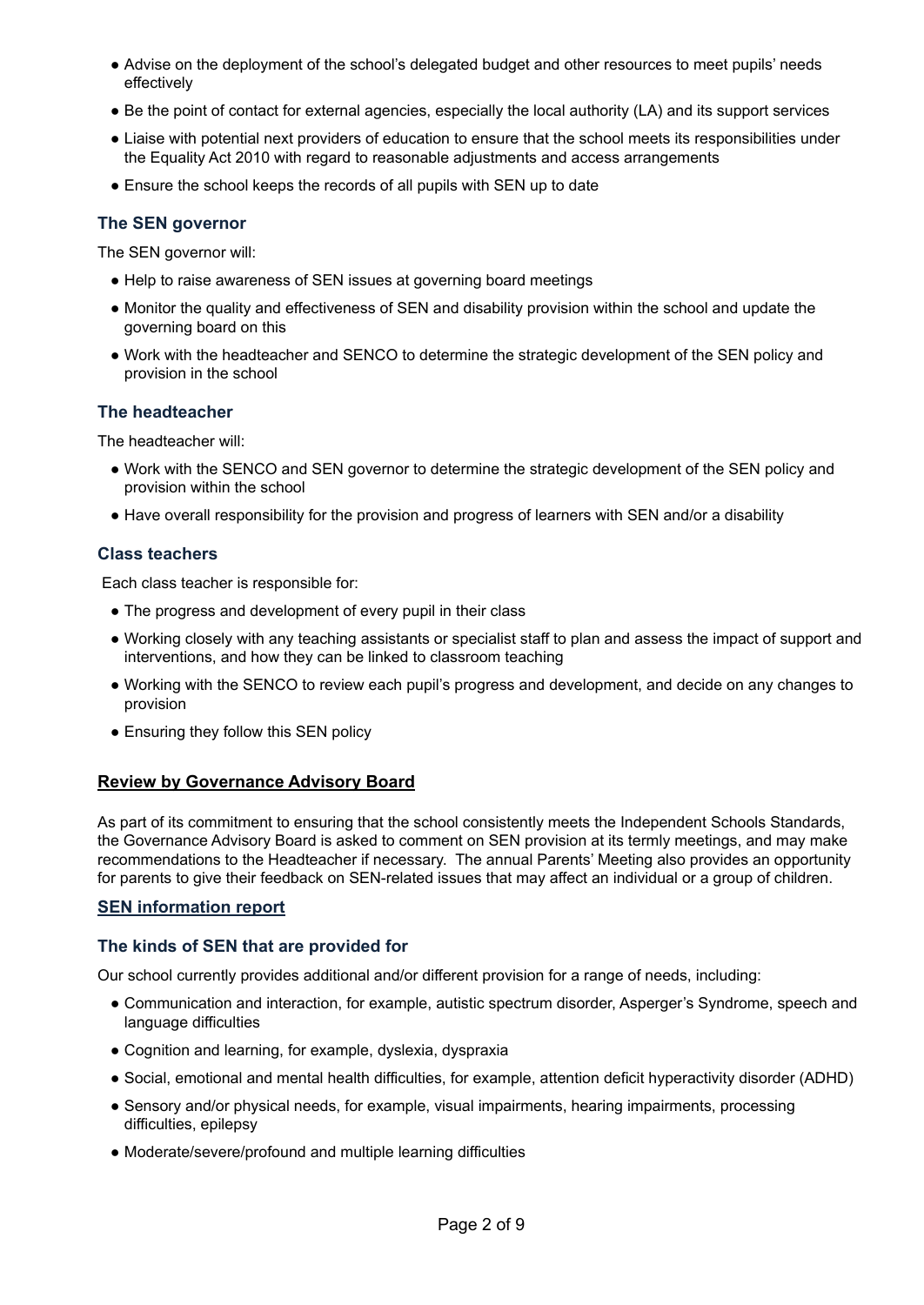## **Identifying pupils with SEN and assessing their needs**

Needs are identified by:

- Liaison with previous schools, for children who are joining a Primary or Secondary class
- Reference to EYFS, for children who are moving up from Kindergarten to Lower Primary
- Screening tests and other assessments
- Observation of emerging difficulties in the classroom
- Reference to our 'NFSS Learning for Life' Framework of Aims
- Concerns raised by parents or students
- Concerns raised by teachers
- Concerns raised by other professionals involved with young people.

Factors which may affect progress but do not constitute SEN are:

- Attendance and Punctuality
- **Health and Welfare**
- English as an Additional Language.
- **Receiving the Pupil Premium**
- Being a Child in Care
- Being a child of a person serving in the military
- The progress, wellbeing and behaviour of individual children are discussed in the regular staff meetings. Concerns about slow progress and low attainment, persistent disruptive or withdrawn behaviours, or other events that may lead to learning difficulties or wider mental health difficulties (such as bullying or bereavement) may be raised by subject teachers or by the SENCO in these meetings. An action plan may be agreed if necessary in consultation with parents and students.
- If it is thought housing, family or other domestic circumstances may be contributing to the presenting behaviour a multi-agency approach (spearheaded by the DSL's liaison with Child Protection Services) may be appropriate.
- It should not be assumed that attainment in line with chronological age means that there is no learning difficulty or disability. Some learning difficulties and disabilities occur across the range of cognitive ability and, left unaddressed may lead to frustration, which may manifest itself as disaffection, emotional or behavioural difficulties. This is particularly true of autistic spectrum conditions.
- Identifying and assessing SEN for children or young people whose first language is not English requires particular care. We look carefully at all aspects of a child or young person's performance in different areas of learning and development or subjects to establish whether lack of progress is due to limitations in their command of English or arises from SEND.

Class teachers will make regular assessments of progress for all pupils and identify those whose progress:

- Is significantly slower than that of their peers starting from the same baseline
- Fails to match or better the child's previous rate of progress
- Fails to close the attainment gap between the child and their peers
- Widens the attainment gap

This may include progress in areas other than attainment, for example, social needs.

Slow progress and low attainment will not automatically mean a pupil is recorded as having SEN.

When deciding whether special educational provision is required, we will start with the desired outcomes, including the expected progress and attainment, and the views and the wishes of the pupil and their parents. We will use this to determine the support that is needed and whether we can provide it by adapting our core offer, or whether something different or additional is needed.

We recognise that individual children, especially those with autistic spectrum conditions, may have needs that cut across all of these areas, and that their needs may change over time. The SEN provision for a particular child at NFSS is based on a holistic understanding of their strengths as well as their needs.

## **Consulting and involving pupils and parents**

We will have an early discussion with the pupil and their parents when identifying whether they need special educational provision. These conversations will make sure that: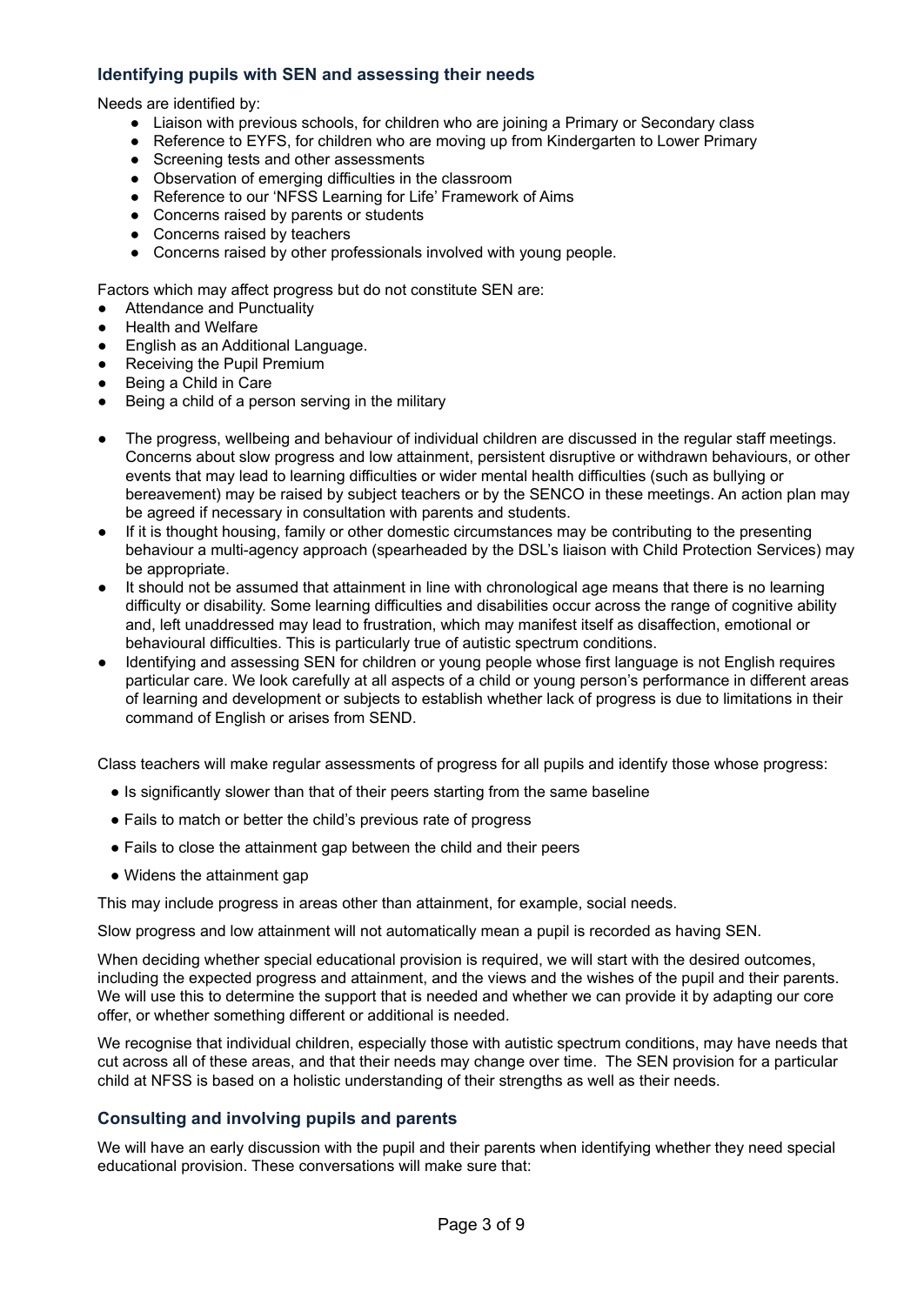- Everyone develops a good understanding of the pupil's areas of strength and difficulty
- We take into account the parents' concerns
- Everyone understands the agreed outcomes sought for the child
- Everyone is clear on what the next steps are

Notes of these early discussions will be added to the pupil's record and given to their parents.

We will formally notify parents when it is decided that a pupil will receive SEN support.

## **Assessing and reviewing pupils' progress towards outcomes**

We will follow the graduated approach and the four-part cycle of **assess, plan, do, review**.

The class or subject teacher will work with the SENCO to carry out a clear analysis of the pupil's needs. This will draw on:

- The teacher's assessment and experience of the pupil
- Their previous progress and attainment or behaviour
- Other teachers' assessments, where relevant
- The individual's development in comparison to their peers and national data
- The views and experience of parents
- The pupil's own views
- Advice from external support services, if relevant
- The assessment will be reviewed regularly.

All teachers and support staff who work with the pupil will be made aware of their needs, the outcomes sought, the support provided, and any teaching strategies or approaches that are required. We will regularly review the effectiveness of the support and interventions, and their impact on the pupil's progress.

## **Supporting pupils moving between phases and preparing for adulthood**

We will share information with the school, college, or other setting the pupil is moving to. We will agree with parents and pupils which information will be shared as part of this.

#### **Our approach to teaching pupils with SEN**

Teachers are responsible and accountable for the progress and development of all the pupils in their class.

High-quality teaching is our first step in responding to pupils who have SEN. This will be differentiated for individual pupils.

We will also provide interventions suitable to the individual child and their need.

#### **A Graduated Approach to SEN Support**

At New Forest Small School all teachers are responsible and accountable for the progress and development of all students in their classes, including where students access support from support staff. We follow a graduated approach based on the four stages of 'Assess, Plan, Do, Review' set out in the SEND Code of Practice:

- o **Assess** needs in collaboration with parents, students, and other professionals where necessary (e.g. LSAs, specialist teachers, health care providers, social services, educational psychologists, etc.);
- o **Plan** evidence-based interventions and support delivered by practitioners with relevant skills and knowledge, with a clear focus on the outcomes that are being sought and the expected impact on progress, development and/or behaviour (either through the formal EHCP process, where applicable, or through an in-school Individual Education Plan process for those with less complex needs);
- o **Do** the agreed actions, with support from the SENCO;
- o **Review** the quality and impact of the interventions regularly, with reference to the child's progress and development.

It is important to distinguish between support available to help all students achieve their potential, general support for those at risk of underachievement, and SEN Support for students specifically identified as having a special educational need.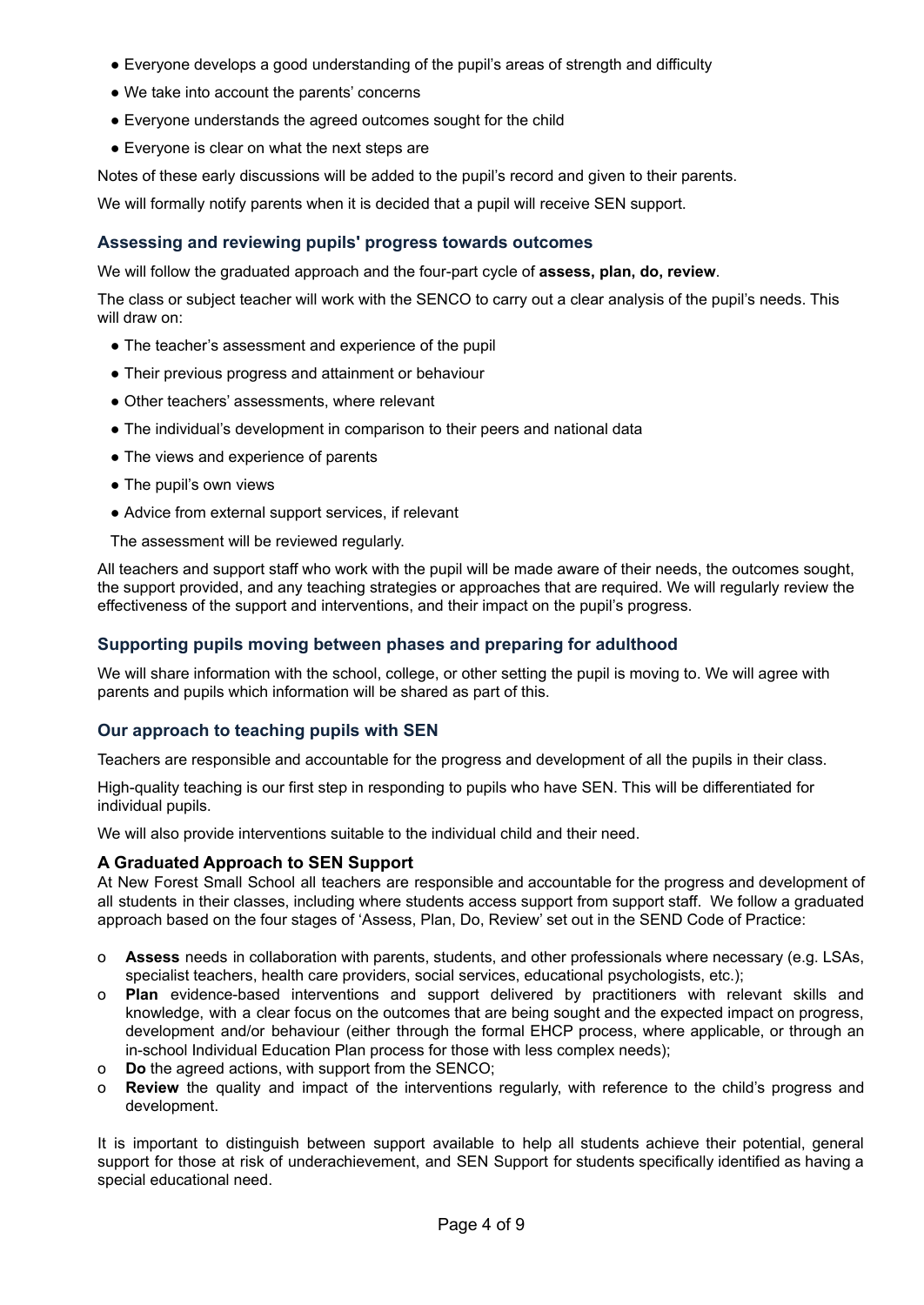SEN Support is determined by the SENCO based on regulatory and SEN specific guidance. nterventions to support an individual's progress are determined based on this. A student may have a recognised disability (e.g. dyslexia) but may not meet the criteria and threshold for SEN Support.

For higher levels of need the school draws on the support of a wide range of other professionals. If the school believes that it cannot meet a student's needs through SEN Support then a formal Education, Health and Care Needs Assessment may be requested. A parent may also make a request for a Statutory Assessment directly to the Local Authority.

Students are placed on SEN Support based either on information from a previous school at transfer or in consultation with staff and a student's parents where new needs are identified.

A student's needs will be assessed, planned for and progress reviewed after an appropriate intervention. This may include a formal EHCP process in the case of students with complex needs, or may be carried out within the school for those who do not meet the criteria for EHCP assessment (see below). The school's Individual Education Plans are available on a school SEND database which all teachers and LSAs may access, for essential information about a student's individual needs.

THe SEN provision map contains details of all children with SEN (with targets drawn from Education, Health and Care Plans where applicable, or identified by the SENCO in collaboration with class teachers in the case of those who do not meet the criteria for an EHCP) are reviewed within the school during the Annual Review process.

Education, Health and Care plans are reviewed annually with all stakeholders

The SENCO responds (usually within 48 hours) to all phone calls and emails from parents who have a concern their child may have SEN.

### **SEN Support at Different Stages**

#### *Early Years (Kindergarten)*

NFSS is committed to identifying students with SEND at the earliest opportunity. We use the non-statutory Early Years Outcomes guidance as a tool to assess the extent to which a young child is developing at expected levels for their age. The guidance sets out what most children do at each stage of their learning and development. These include typical behaviours across the seven areas of learning:

- o communication and language
- o physical development
- o personal, social and emotional development
- o literacy
- o mathematics
- o understanding of the world
- o expressive arts and design

The Early Years Foundation Stage (EYFS) Profile provides all children with a statutory assessment, usually in the final term of the year in which they turn five, although the school may use its discretion to complete the profile at an older or younger age. The EYFS Profile is used to give parents, teachers and (where appropriate) other professionals an overview of the child's knowledge, understanding and abilities, and to identify any future support needs as they move up from Kindergarten to Lower Primary. The school keeps records according to the requirements of the EYFS Framework.

We recognise that a delay in learning and development in the early years does not always mean that a child has SEND, i.e. a learning difficulty or disability that calls for special educational provision. Similarly, difficult or withdrawn behaviour does not always mean that a child has SEND. In particular, children with challenging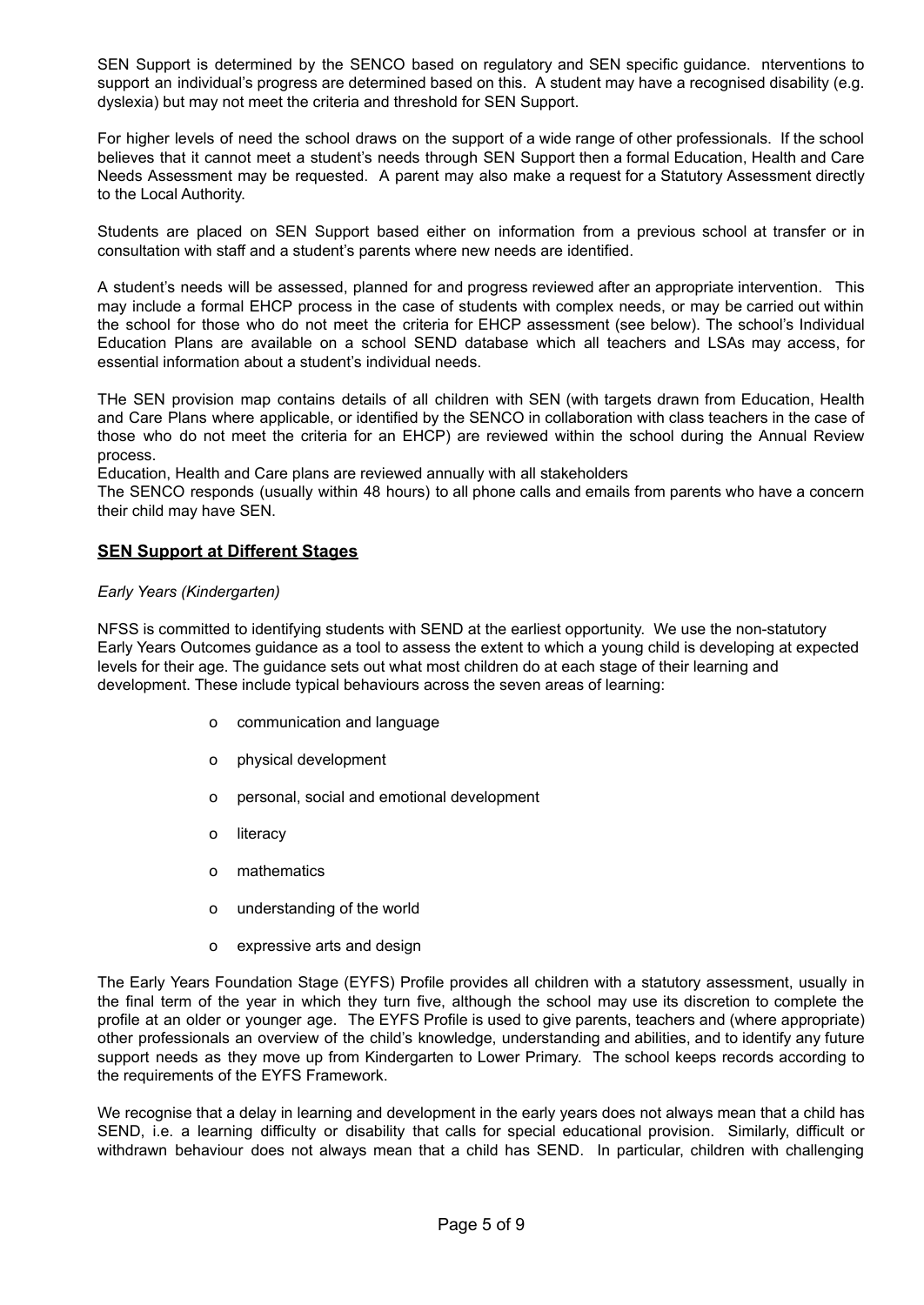home environments and those for whom English is an additional language may face difficulties that are not defined as SEND.

#### *Primary and Secondary Classes*

- o The SENCO holds regular consultation for parents of students with SEND. One of these meetings is the full parental consultation evening, which the SENCO attends. Parents are encouraged to contact the SENCO at any time if they have a concern.
- o The Annual Review process, which includes a section for general comments relating to the school's 'NFSS Learning for Life' Framework of Aims, may highlight concerns around specific skills that a student has not yet acquired (in comparison to others of the same age) and facilitate the identification of emerging SEND or progress that is slower than expected.
- **o** For all students Subject Leaders monitor the quality of teaching for all students (including those at risk of underachievement) within their department, and have an overview of each student's progress (in relation to the 'Learning for Life' framework as well as attainment). **High quality teaching, differentiated for individual students, is the first step in responding to students who may or may not have SEND.**
- o The SENCO and Head Teachers regularly visit lessons to have an overview of teaching and learning for all students, including those with SEND, and to give individual advice and support to teachers.
- The Primary and Secondary staff meetings (normally held weekly, sometimes fortnightly) provide an opportunity for staff to discuss the progress of individual students and review their learning across the whole curriculum. At these meetings, previously unidentified SEND may come to light (often through the discussion of challenging behaviour or specific problems with learning that have been identified in two or more classes) and teachers may share ideas about possible interventions.
- o The school is committed to ensuring that students with SEND participate in the activities of the school alongside those who do not have SEND.
- o Teachers are encouraged to have high expectations of all students, including those with SEND, and set targets that are deliberately ambitious. Lessons are planned to identify and address possible areas of difficulty in advance, as well as building on pupils' strengths, so that pupils with SEND are enabled to access the full national curriculum to the greatest extent possible,
- The school is conscious of the need to provide extra support for students with SEND at transition stages from Kindergarten to Lower Primary, from Lower Primary to Middle or Upper Primary as appropriate, and from Upper Primary to Secondary. For students with SEND joining the school in KS2–4 the SENCO liaises with their previous school to gather information about their needs and how they may be supported.
- Within school years, the IEP and EHCP provide new teachers and LSAs with a detailed picture about a student's SEND.
- o The SEND overview spreadsheet, which summarises key recommendations from each child's IEP or EHCP in a single document organised by class (currently Secondary classes only; extending to Upper Primary from September 2018), may be used by all teachers and LSAs for tracking pupils' targets, interventions and progress.

#### *Upper Secondary*

- o In the Upper Secondary classes, outcome setting should focus on preparing students for adulthood as well as for public examinations.
- o The school engages with further education providers as necessary to support transitions.
- o Tailored careers guidance is available for all SEN students to help them develop high aspirations about employment, independent living and community participation.
- The school works with employment services, businesses, housing agencies, disability organisations, arts and sports groups, and people who are successful in their work or have made a significant contribution to their community (including adults with disabilities), to help students understand what is available to them as they get older, and what it is possible for them to achieve.
- **o** For students with EHC plans, Personal Budgets can be used to access activities that promote greater independence and important life skills.

## **Adaptations to the curriculum and learning environment**

We make the following adaptations to ensure all pupils' needs are met:

● Differentiating our curriculum to ensure all pupils are able to access it, for example, by grouping, 1:1 work, teaching style, content of the lesson, etc.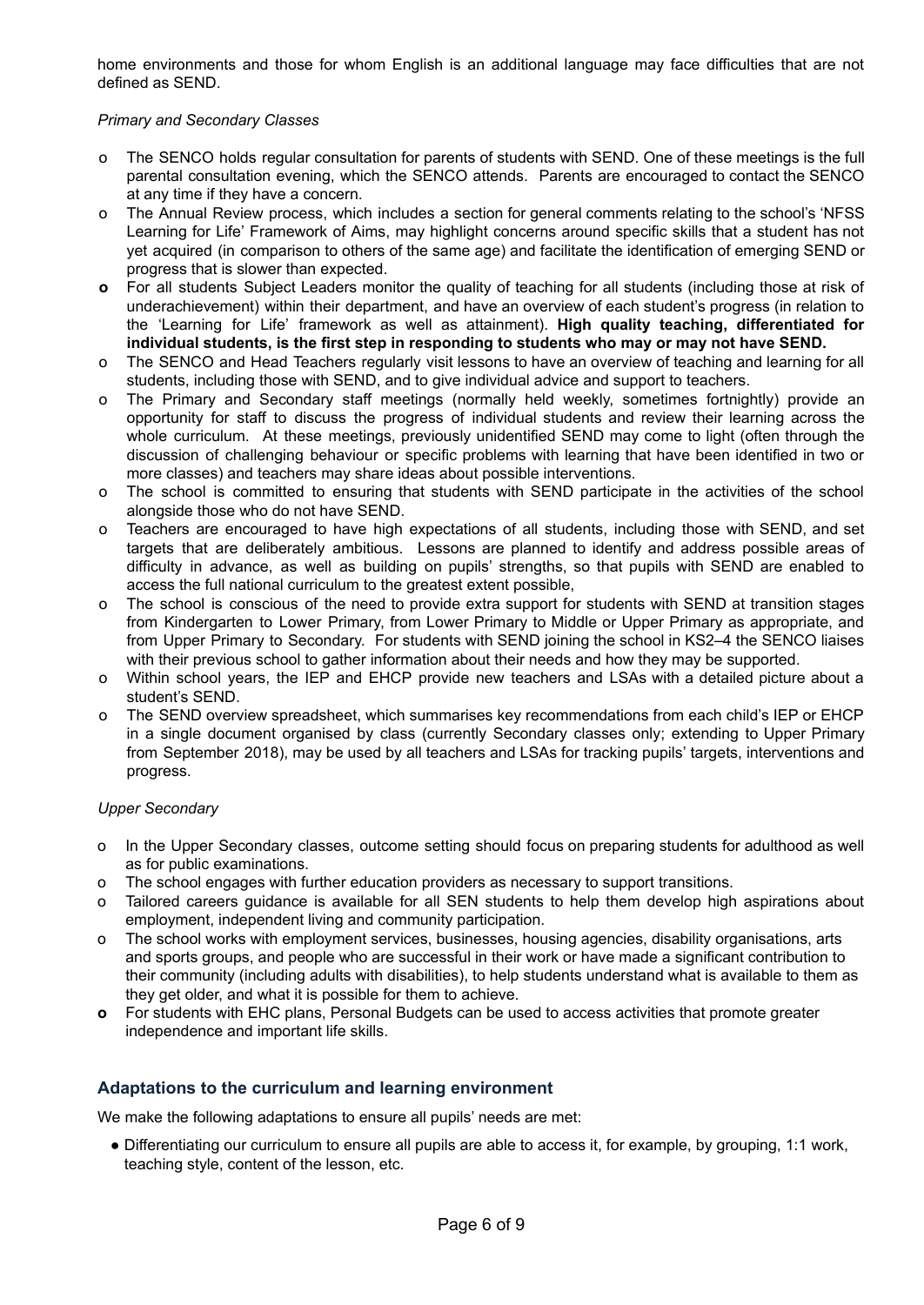- Adapting our resources and staffing
- Using recommended aids, such as laptops, coloured overlays, visual timetables, larger font, etc.
- Differentiating our teaching, for example, giving longer processing times, pre-teaching of key vocabulary, reading instructions aloud, etc.

### **Additional support for learning**

We have teaching and learning support assistants who are trained to deliver interventions on a one to one and small group basis

We work with external agencies and professionals to provide support for pupils with SEN:

#### **Evaluating the effectiveness of SEN provision**

We evaluate the effectiveness of provision for pupils with SEN by:

- Reviewing pupils' individual progress towards their goals each term
- Reviewing the impact of interventions half termly
- Pupil conversations
- Monitoring by the SENCO
- Using provision maps to measure progress
- Holding annual reviews for pupils with EHC plans

#### **Enabling pupils with SEND to engage in activities available to those in the school who do not have SEND**

All of our extra-curricular activities and school visits are available to all our pupils, including our lunchtime-and after-school clubs.

All pupils are encouraged to go on our residential trip(s)

All pupils are encouraged to take part in sports day/school plays/special workshops and extra-curricular activities etc.

No pupil is ever excluded from taking part in these activities because of their SEN or disability.

#### **Support for improving emotional and social development**

We provide support for pupils to improve their emotional and social development in the following ways:

- Pupils with SEN are encouraged to be full members of the school community and take an active part in leading and collaborating during community meetings
- Pupils with SEN are also encouraged to be part of any clubs to promote teamwork/building friendships

We have a zero tolerance approach to bullying.

#### **Complaints about SEN provision**

Complaints about SEN provision in our school should be made to the SENCo in the first instance. They will then be referred to the school's complaints policy.

The parents of pupils with disabilities have the right to make disability discrimination claims to the first-tier SEND tribunal if they believe that our school has discriminated against their children. They can make a claim about alleged discrimination regarding:

- Exclusions
- Provision of education and associated services
- Making reasonable adjustments, including the provision of auxiliary aids and services

#### **Links with other policies and documents**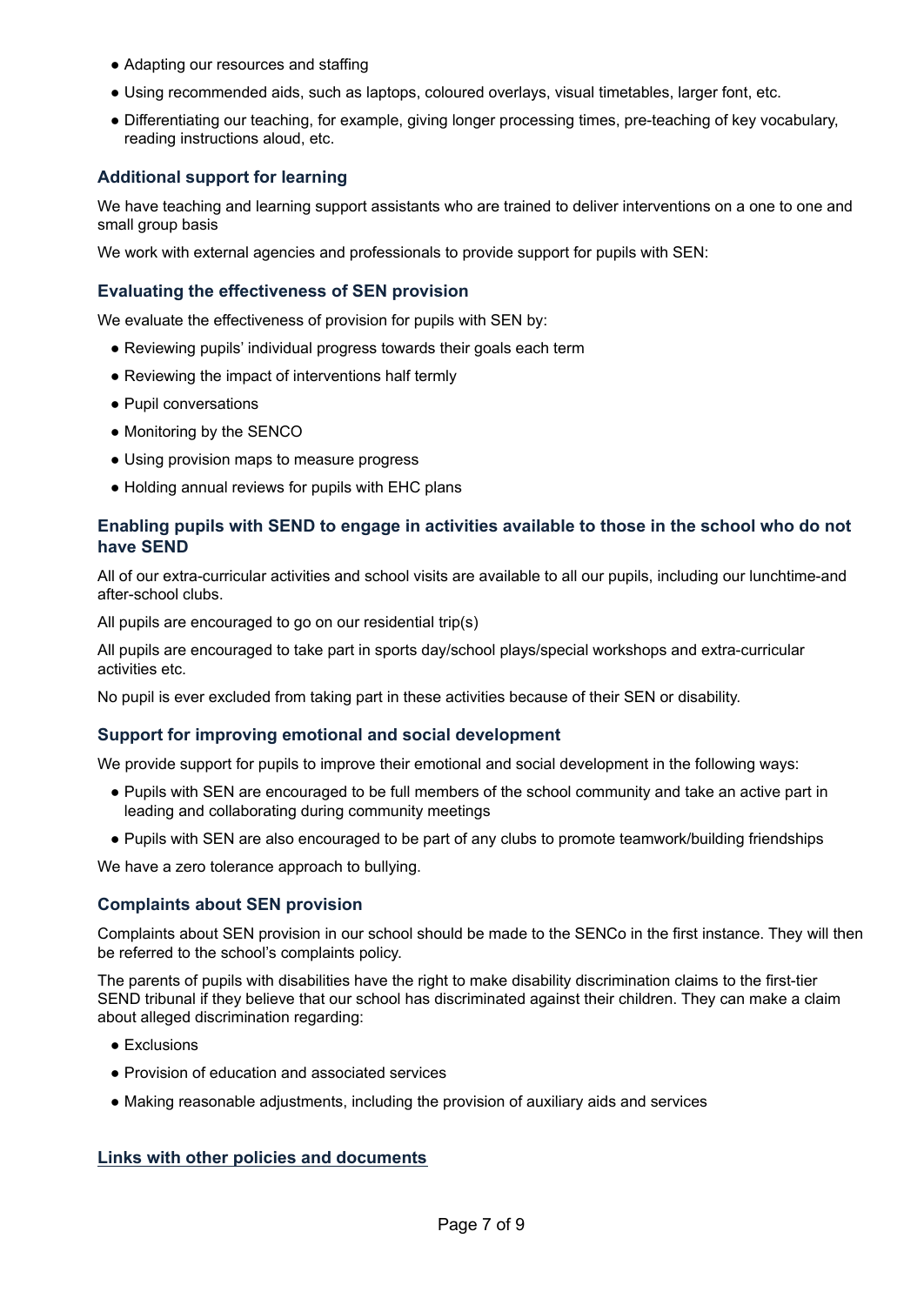This policy links to the following documents

- Accessibility plan
- Behaviour policy
- Equality information and objectives
- Supporting pupils with medical conditions policy

Other school documents relevant to students with SEND can be found on the school's website. These include:

- Teaching and Learning Policy
- Equalities and Cohesion Policy
- Anti-Bullying Policy
- Data Protection Policy.
- Complaints Policy
- Safeguarding Policy
- Medical Conditions Policy
- **•** Behaviour Policy
- Admissions Policy Attendance Policy
- Health and Safety Policy
- Offsite Visits Policy

# **Glossary of terms:**

EHCP – Education, Health and Care Plan EP – Educational Psychologist IEP – Individual Education Plan KS – Key Stage LA – Local Authority SENCO – Special Educational Needs Coordinator SEND – Special Educational Needs and Disabilities SEN – Special Educational Needs